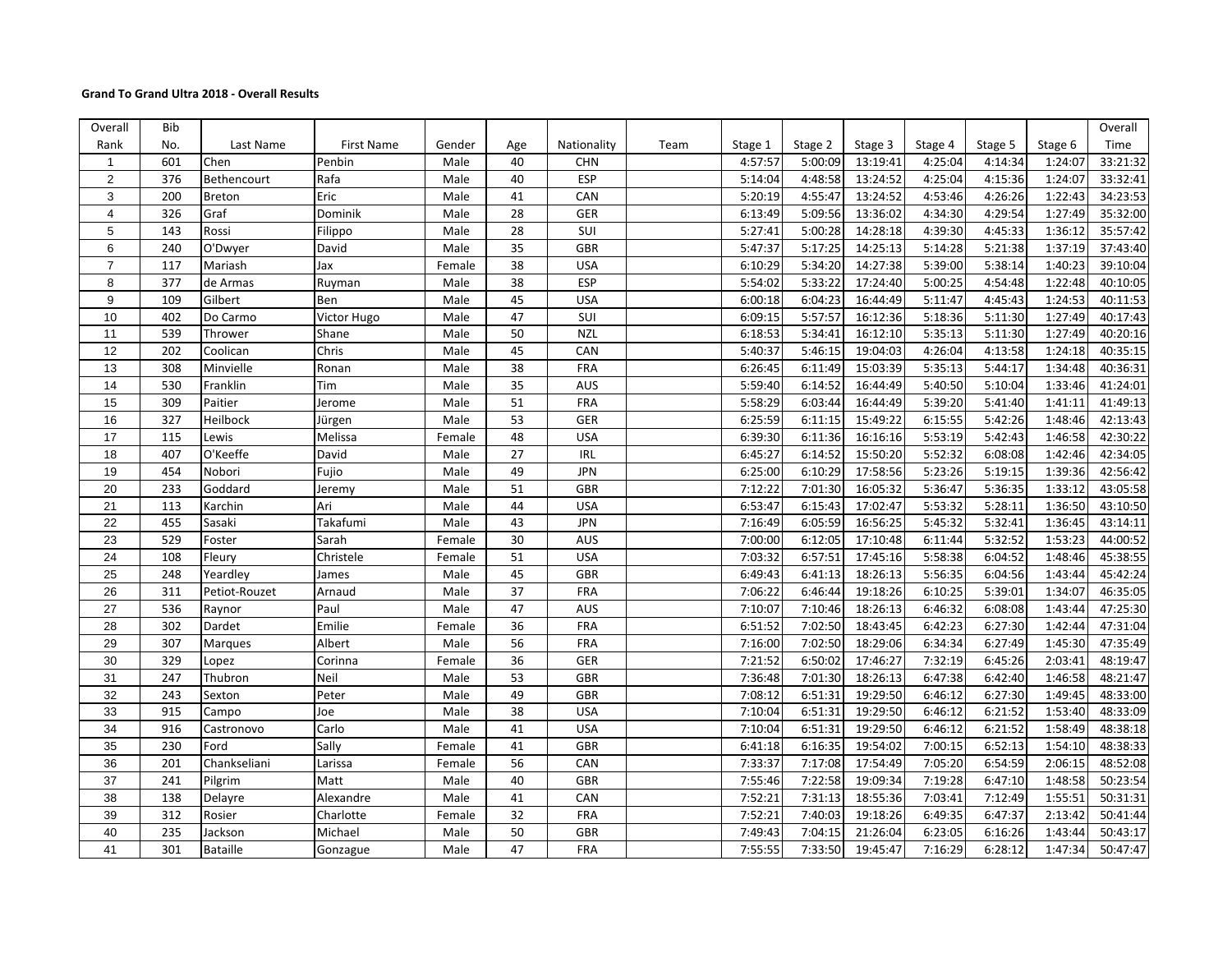| 42              | 238 | Meadows         | Samuel       | Male   | 45 | GBR            |          | 8:01:51  | 7:15:01 | 19:32:16              | 7:14:22  | 7:09:41 | 1:58:12 | 51:11:23 |
|-----------------|-----|-----------------|--------------|--------|----|----------------|----------|----------|---------|-----------------------|----------|---------|---------|----------|
| 43              | 533 | Lawes           | Cameron      | Male   | 46 | <b>NZL</b>     |          | 7:36:15  | 7:11:34 | 20:12:40              | 7:41:13  | 7:15:29 | 1:53:40 | 51:50:51 |
| 44              | 236 | Jeffery         | Mark         | Male   | 44 | <b>GBR</b>     |          | 8:17:44  | 7:05:18 | 19:14:17              | 7:45:30  | 7:09:43 | 2:29:38 | 52:02:10 |
| 45              | 328 | Koerting        | Torsten      | Male   | 47 | GER            |          | 7:50:08  | 7:27:03 | 21:08:23              | 7:17:12  | 6:46:57 | 1:54:10 | 52:23:53 |
| 46              | 331 | Tomczak         | Denis        | Male   | 41 | GER            |          | 7:50:08  | 7:12:57 | 21:08:23              | 7:52:38  | 6:36:32 | 1:46:57 | 52:27:35 |
| 47              | 456 | Ueno            | Tomoko       | Female | 35 | <b>JPN</b>     |          | 7:41:18  | 7:04:59 | 22:33:32              | 6:56:21  | 7:08:05 | 1:52:01 | 53:16:16 |
| 48              | 409 | Ziegler         | Markus       | Male   | 33 | SUI            |          | 8:18:20  | 8:16:52 | 22:10:15              | 6:45:06  | 6:24:10 | 1:58:56 | 53:53:39 |
| 49              | 313 | Valenti         | Emmanuel     | Male   | 55 | FRA            |          | 8:25:35  | 7:47:15 | 21:35:58              | 7:02:10  | 7:07:58 | 2:03:20 | 54:02:16 |
| 50              | 226 | <b>Baker</b>    | Katie        | Female | 31 | <b>GBR</b>     |          | 7:49:43  | 7:47:23 | 21:04:55              | 7:48:35  | 7:34:46 | 2:10:20 | 54:15:42 |
| 51              | 406 | Hengartner      | Rolf         | Male   | 53 | SUI            |          | 7:50:33  | 7:33:50 | 22:31:28              | 7:12:44  | 7:08:48 | 2:00:39 | 54:18:02 |
| 52              | 239 | Muzzall         | Christopher  | Male   | 45 | <b>GBR</b>     |          | 8:05:12  | 6:59:28 | $\overline{21:08:30}$ | 8:06:25  | 8:25:30 | 1:58:50 | 54:43:55 |
| 53              | 116 | Lutkevich       | Connie       | Female | 50 | <b>USA</b>     |          | 7:32:17  | 7:35:33 | 21:34:24              | 8:13:45  | 8:15:42 | 2:11:50 | 55:23:31 |
| 54              | 306 | Jaegy           | Philippe     | Male   | 56 | FRA            |          | 7:40:11  | 7:34:11 | 21:52:20              | 8:30:00  | 7:47:53 | 2:10:20 | 55:34:55 |
| 55              | 408 | Sumi            | Patrick      | Male   | 48 | SUI            |          | 8:03:49  | 8:00:12 | 22:01:19              | 7:46:58  | 8:02:55 | 1:47:41 | 55:42:54 |
| 56              | 300 | Acosta          | Hervé        | Male   | 44 | <b>FRA</b>     |          | 7:54:50  | 8:00:12 | 22:01:19              | 7:48:16  | 8:03:04 | 2:11:21 | 55:59:02 |
| 57              | 427 | Orbjerg         | Bo           | Male   | 48 | <b>DEN</b>     |          | 7:44:37  | 7:10:02 | 22:43:04              | 8:11:01  | 8:14:20 | 1:59:23 | 56:02:27 |
| 58              | 400 | Charlier        | Marie Noelle | Female | 62 | <b>BEL</b>     |          | 7:48:27  | 7:40:03 | 22:36:50              | 7:35:11  | 8:10:42 | 2:13:42 | 56:04:55 |
| 59              | 119 | McLaughlin      | Tom          | Male   | 36 | <b>USA</b>     |          | 9:12:41  | 8:45:18 | 21:53:28              | 7:29:33  | 6:49:45 | 2:19:03 | 56:29:48 |
| 60              | 330 | Losinsky        | Swen         | Male   | 38 | GER            |          | 7:34:04  | 7:52:41 | 21:50:58              | 7:14:11  | 8:59:56 | 3:16:57 | 56:48:47 |
| 61              | 500 | Hardwick        | George       | Male   | 43 | <b>RSA</b>     |          | 8:05:12  | 7:41:22 | 27:44:40              | 6:01:49  | 5:42:33 | 1:41:41 | 56:57:17 |
| 62              | 231 | Garratt         | Ash          | Male   | 40 | GBR            |          | 8:46:23  | 7:39:51 | 22:51:48              | 8:09:52  | 7:42:18 | 2:00:30 | 57:10:42 |
| 63              | 303 | Francart        | Francis      | Male   | 60 | <b>FRA</b>     |          | 8:17:23  | 8:06:05 | 22:36:50              | 7:32:50  | 8:24:29 | 2:13:07 | 57:10:44 |
| 64              | 305 | Gouhier         | Jean-Claude  | Male   | 52 | FRA            |          | 8:17:23  | 8:06:05 | 22:36:50              | 7:32:50  | 8:24:29 | 2:13:07 | 57:10:44 |
| 65              | 310 | Papa            | Peggie       | Female | 41 | FRA            |          | 8:29:43  | 8:18:03 | 22:36:50              | 7:50:01  | 8:24:29 | 2:13:07 | 57:52:13 |
| 66              | 106 | Fine            | Morgan       | Male   | 46 | <b>USA</b>     |          | 8:01:10  | 8:01:37 | 23:02:21              | 8:05:00  | 8:41:44 | 2:11:50 | 58:03:42 |
| 67              | 118 | Marlar          | Drew         | Male   | 48 | <b>USA</b>     |          | 9:02:45  | 7:39:10 | 23:02:21              | 8:05:00  | 8:41:44 | 1:38:00 | 58:09:00 |
| 68              | 112 | Johnson         | Olan         | Female | 32 | <b>USA</b>     |          | 8:13:53  | 7:39:10 | 23:02:21              | 8:33:17  | 9:07:34 | 2:20:13 | 58:56:28 |
| 69              | 900 | Heyborne        | William      | Male   | 44 | <b>USA</b>     | SUU4HOPE | 9:41:34  | 8:31:42 | 24:18:16              | 8:00:19  | 7:00:33 | 1:47:41 | 59:20:05 |
| 70              | 901 | Oh              | Johnny       | Male   | 43 | <b>USA</b>     | SUU4HOPE | 9:41:34  | 8:31:42 | 24:18:16              | 8:00:19  | 7:00:33 | 1:47:41 | 59:20:05 |
| $71$            | 902 | Wyatt           | Scott        | Male   | 57 | <b>USA</b>     | SUU4HOPE | 9:41:34  | 8:31:42 | 24:18:16              | 8:00:19  | 7:00:33 | 1:47:41 | 59:20:05 |
| $\overline{72}$ | 234 | Holford         | Nora         | Female | 53 | GBR            |          | 7:58:27  | 8:04:48 | 23:27:05              | 9:21:20  | 8:35:39 | 2:10:20 | 59:37:39 |
| 73              | 204 | Levesque        | Marc         | Male   | 51 | CAN            |          | 8:00:58  | 8:10:27 | 23:27:05              | 8:17:24  | 9:29:25 | 2:14:29 | 59:39:48 |
| 74              | 528 | Fitzgerald      | Rick         | Male   | 48 | AUS            |          | 8:05:12  | 7:41:22 | 27:44:40              | 8:23:17  | 6:24:10 | 1:53:40 | 60:12:21 |
| 75              | 228 | <b>Deeks</b>    | Sarah        | Female | 45 | GBR            |          | 9:07:03  | 8:43:32 | 22:39:04              | 8:50:04  | 8:43:58 | 2:09:58 | 60:13:39 |
| 76              | 426 | Jensen          | Birger       | Male   | 45 | <b>DEN</b>     |          | 9:20:35  | 8:30:22 | 24:30:38              | 8:10:48  | 8:14:16 | 1:59:23 | 60:46:02 |
| 77              | 538 | Ziogos          | Agni         | Female | 62 | <b>AUS</b>     |          | 7:45:35  | 8:37:37 | 23:55:47              | 9:02:37  | 9:15:11 | 2:26:00 | 61:02:47 |
| 78              | 451 | Jodoi           | Mamoru       | Male   | 39 | <b>JPN</b>     |          | 7:49:33  | 8:44:47 | 26:29:56              | 6:45:13  | 9:38:40 | 1:38:50 | 61:06:59 |
| 79              | 527 | Fatchen         | Parrish      | Male   | 43 | <b>AUS</b>     |          | 8:05:12  | 7:22:58 | 27:44:40              | 8:23:17  | 7:37:31 | 2:01:40 | 61:15:18 |
| 80              | 603 | Khng            | Hwee Hoon    | Female | 46 | SIN            |          | 8:18:27  | 8:58:05 | 24:12:22              | 9:22:22  | 8:39:29 | 2:13:07 | 61:43:52 |
| 81              | 604 | Lau             | Jun Tean     | Male   | 27 | MAS            |          | 9:12:41  | 8:58:05 | 24:12:22              | 9:22:22  | 8:50:04 | 2:38:52 | 63:14:26 |
| 82              | 244 | <b>Stirling</b> | Ross         | Male   | 35 | <b>GBR</b>     |          | 8:46:23  | 9:39:29 | 22:51:48              | 10:18:59 | 9:19:46 | 2:36:38 | 63:33:03 |
| 83              | 537 | Young           | Tim          | Male   | 49 | <b>AUS</b>     |          | 8:51:17  | 8:18:02 | 24:26:27              | 10:02:50 | 9:35:09 | 2:41:00 | 63:54:45 |
| 84              | 600 | Chan            | Clarence     | Male   | 53 | $\mathsf{SIN}$ |          | 8:46:18  | 9:08:59 | 27:52:02              | 8:33:11  | 7:43:33 | 2:02:11 | 64:06:14 |
| 85              | 227 | Colquhoun       | John         | Male   | 43 | <b>GBR</b>     |          | 9:39:29  | 9:56:53 | 24:30:38              | 10:05:07 | 9:19:46 | 2:44:09 | 66:16:02 |
| 86              | 608 | Rahman          | Muhit        | Male   | 62 | <b>BAN</b>     |          | 10:10:32 | 9:38:42 | 26:45:30              | 8:29:34  | 8:46:35 | 2:25:18 | 66:16:11 |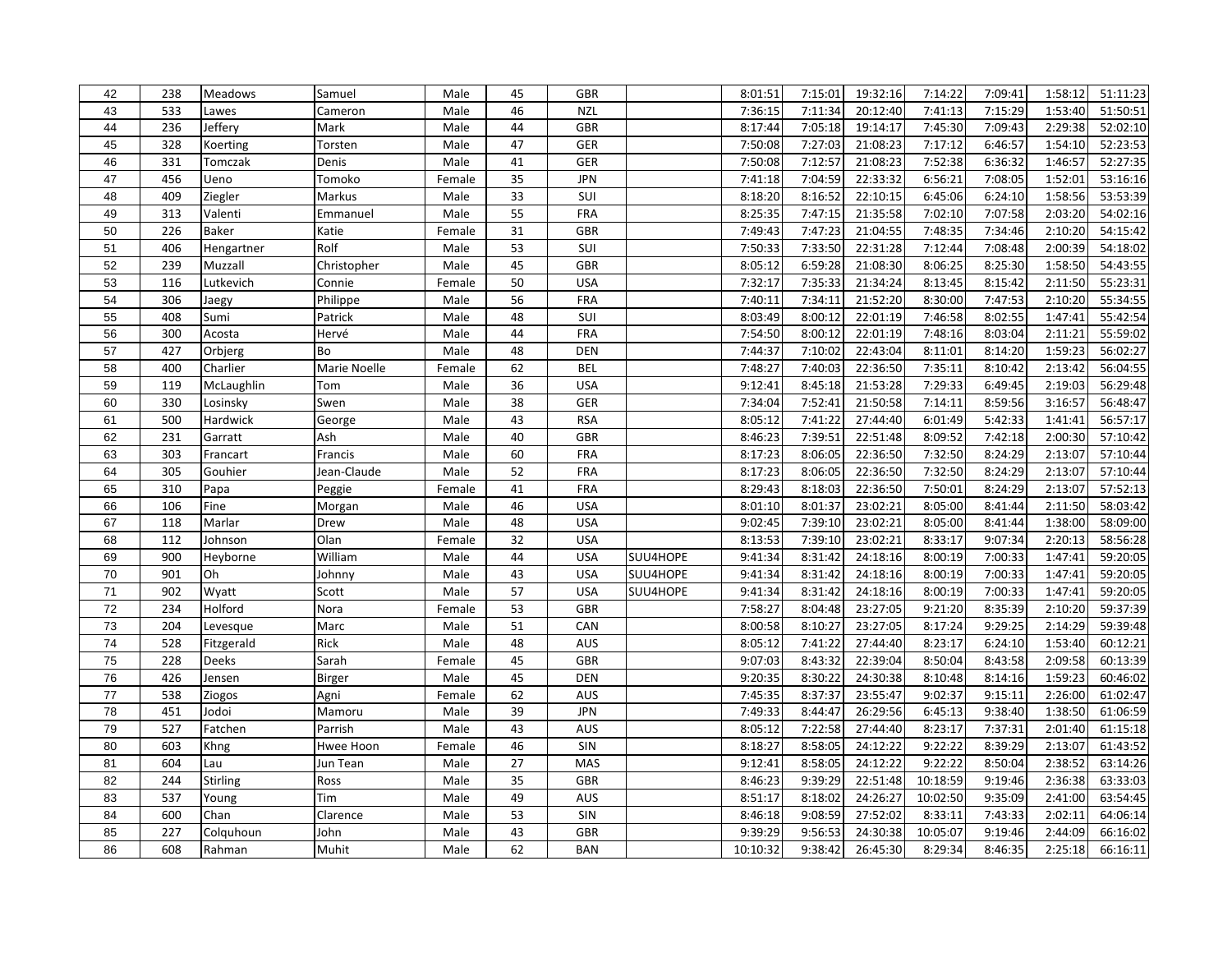| 87  | 205 | Richardson   | Leanne      | Female | 49 | <b>CAN</b> |                      | 9:31:13  | 9:35:15  | 27:13:58   | 9:36:33  | 9:23:00  | 2:30:01 | 67:50:00   |
|-----|-----|--------------|-------------|--------|----|------------|----------------------|----------|----------|------------|----------|----------|---------|------------|
| 88  | 609 | Yu           | Fu          | Male   | 33 | <b>CHN</b> |                      | 9:30:37  | 10:10:08 | 27:45:19   | 10:18:26 | 9:06:05  | 1:55:32 | 68:46:07   |
| 89  | 610 | Vu           | Thanh       | Female | 27 | <b>VIE</b> |                      | 9:59:50  | 9:34:59  | 26:45:30   | 10:17:40 | 9:52:20  | 2:44:39 | 69:14:58   |
| 90  | 903 | Audouze      | Frederic    | Male   | 49 | FRA        | Team Roosters        | 9:51:42  | 9:43:53  | 26:56:21   | 10:13:02 | 9:59:55  | 2:34:46 | 69:19:39   |
| 91  | 904 | Le Guen      | Alan        | Male   | 38 | FRA        | <b>Team Roosters</b> | 9:51:42  | 9:43:53  | 26:56:21   | 10:13:02 | 9:59:55  | 2:34:46 | 69:19:39   |
| 92  | 905 | Revue        | Marc        | Male   | 50 | FRA        | <b>Team Roosters</b> | 9:51:42  | 9:43:53  | 26:56:21   | 10:13:02 | 9:59:55  | 2:34:46 | 69:19:39   |
| 93  | 602 | Greenberg    | Nir         | Male   | 56 | <b>ISR</b> |                      | 9:41:57  | 9:15:25  | 28:08:21   | 10:13:18 | 10:12:12 | 2:03:42 | 69:34:55   |
| 94  | 917 | Jackets      | Gary        | Male   | 53 | <b>GBR</b> |                      | 10:00:18 | 9:39:29  | 27:32:02   | 10:29:40 | 9:23:00  | 3:03:53 | 70:08:22   |
| 95  | 110 | Griggers     | Ralph       | Male   | 48 | <b>USA</b> |                      | 9:20:35  | 8:56:40  | 27:34:46   | 10:22:25 | 11:51:27 | 3:03:03 | 71:08:56   |
| 96  | 304 | Robert       | Gills       | Male   | 50 | FRA        |                      | 9:46:57  | 9:48:43  | 29:29:06   | 10:00:37 | 9:59:55  | 2:10:07 | 71:15:25   |
| 97  | 246 | Thompson     | Lisa        | Female | 49 | GBR        |                      | 10:04:27 | 10:33:29 | 27:02:05   | 10:32:57 | 10:12:49 | 3:02:50 | 71:28:37   |
| 98  | 453 | Kishii       | Teishi      | Male   | 58 | <b>JPN</b> |                      | 10:11:52 | 8:50:48  | 30:08:47   | 10:39:13 | 9:19:33  | 3:08:42 | 72:18:55   |
| 99  | 452 | Kinuyama     | Yoriyuki    | Male   | 48 | <b>JPN</b> |                      | 9:53:53  | 9:53:13  | 30:09:39   | 10:06:44 | 10:11:14 | 2:47:29 | 73:02:12   |
| 100 | 914 | Ippolito     | Joseph      | Male   | 50 | <b>USA</b> |                      | 10:11:13 | 9:49:01  | 30:02:24   | 10:22:48 | 10:09:35 | 2:32:44 | 73:07:45   |
| 101 | 532 | Kalomiris    | Laura       | Female | 30 | <b>AUS</b> |                      | 10:02:51 | 10:36:28 | 29:34:41   | 10:17:40 | 10:05:27 | 2:49:28 | 73:26:35   |
| 102 | 913 | Ferber       | Dave        | Male   | 40 | <b>USA</b> |                      | 9:05:11  | 9:49:01  | 29:48:53   | 11:16:34 | 10:15:28 | 3:38:13 | 73:53:20   |
| 103 | 910 | Fellouris    | George      | Male   | 46 | <b>USA</b> |                      | 10:44:44 | 10:41:23 | 30:03:56   | 9:57:50  | 10:15:28 | 2:50:47 | 74:34:08   |
| 104 | 605 | Lee          | Wei Loong   | Male   | 44 | SIN        |                      | 10:44:44 | 11:01:07 | 29:19:12   | 9:47:20  | 10:25:43 | 3:33:10 | 74:51:16   |
| 105 | 907 | Buro         | Lisa        | Female | 35 | <b>USA</b> |                      | 10:11:13 | 10:31:46 | 30:22:32   | 11:02:08 | 10:43:19 | 2:56:37 | 75:47:35   |
| 106 | 534 | Maplestone   | Kirsten     | Female | 44 | AUS        |                      | 9:56:28  | 11:04:50 | 29:17:51   | 11:02:08 | 10:56:43 | 3:33:10 | 75:51:10   |
| 107 | 908 | Buro         | Rick        | Male   | 38 | <b>USA</b> |                      | 10:36:08 | 10:31:46 | 30:22:32   | 11:02:08 | 10:47:56 | 2:32:44 | 75:53:14   |
| 108 | 100 | Antunez      | Vincent     | Male   | 58 | <b>USA</b> |                      | 10:57:25 | 9:33:00  | 31:23:34   | 10:22:48 | 10:34:50 | 3:03:53 | 75:55:30   |
| 109 | 912 | Argiento     | Jillian     | Female | 30 | <b>USA</b> |                      | 11:14:40 | 11:06:36 | 30:22:32   | 11:02:08 | 10:43:19 | 2:56:37 | 77:25:52   |
| 110 | 125 | White        | Doug        | Male   | 55 | <b>USA</b> |                      | 11:02:31 | 10:52:13 | 30:35:13   | 11:17:09 | 11:18:34 | 3:10:20 | 78:16:00   |
| 111 | 121 | Raffone      | James       | Male   | 47 | <b>USA</b> |                      | 11:30:19 | 11:12:59 | 32:08:34   | 10:22:48 | 10:47:56 | 3:42:28 | 79:45:04   |
|     |     |              |             |        |    |            |                      |          |          |            |          |          |         |            |
|     | 906 | Aniello      | Frank       | Male   | 39 | <b>USA</b> |                      | 11:30:19 | 11:12:59 | <b>DNF</b> |          |          |         | <b>DNF</b> |
|     | 101 | Bellor       | Kay         | Female | 61 | <b>USA</b> |                      | 11:05:16 | 10:54:42 | <b>DNF</b> |          |          |         | <b>DNF</b> |
|     | 401 | Claessens    | Yannic      | Male   | 46 | <b>BEL</b> |                      | 9:08:21  | 9:23:43  | <b>DNF</b> |          |          |         | <b>DNF</b> |
|     | 229 | Dunn         | Matt        | Male   | 41 | GBR        |                      | 8:10:17  | 8:41:47  | <b>DNF</b> |          |          |         | <b>DNF</b> |
|     | 104 | Elliott      | Billy       | Male   | 50 | <b>USA</b> |                      | 9:59:44  | 10:48:03 | <b>DNF</b> |          |          |         | <b>DNF</b> |
|     | 103 | Elliott      | Tamara      | Female | 47 | <b>USA</b> |                      | 9:59:44  | 10:48:03 | <b>DNF</b> |          |          |         | <b>DNF</b> |
|     | 909 | Fazio        | Christopher | Male   | 38 | <b>USA</b> |                      | 11:14:44 | 11:12:59 | <b>DNF</b> |          |          |         | <b>DNF</b> |
|     | 107 | Fleisher     | Aaron       | Male   | 35 | <b>USA</b> |                      | 11:00:32 | 10:18:56 | <b>DNF</b> |          |          |         | <b>DNF</b> |
|     | 531 | Fraser       | Rowena      | Female | 50 | AUS        |                      | 10:05:36 | 10:31:55 | <b>DNF</b> |          |          |         | <b>DNF</b> |
|     | 403 | Garoflid     | Gabrielle   | Female | 53 | SUI        |                      | 9:09:19  | 10:21:08 | <b>DNF</b> |          |          |         | <b>DNF</b> |
|     | 404 | Garoflid     | Nicolas     | Male   | 60 | SUI        |                      | 9:01:40  | 10:21:08 | <b>DNF</b> |          |          |         | <b>DNF</b> |
|     | 232 | Garrod       | Thomas      | Male   | 35 | <b>GBR</b> |                      | 8:42:40  | 8:12:31  | <b>DNF</b> |          |          |         | <b>DNF</b> |
|     | 405 | Genoud       | Sebastien   | Male   | 31 | SUI        |                      | 9:12:41  | 9:08:59  | <b>DNF</b> |          |          |         | <b>DNF</b> |
|     | 911 | Godart       | Gabriel     | Male   | 36 | <b>USA</b> |                      | 10:26:01 | 10:31:46 | <b>DNF</b> |          |          |         | <b>DNF</b> |
|     | 114 | Lee          | Ann         | Female | 41 | <b>USA</b> |                      | 9:56:40  | 10:20:29 | <b>DNF</b> |          |          |         | <b>DNF</b> |
|     | 606 | Leung        | Yu Hin      | Male   | 28 | <b>HKG</b> |                      | 11:13:50 | 11:00:20 | <b>DNF</b> |          |          |         | <b>DNF</b> |
|     | 535 | Morgan       | Katie       | Female | 28 | AUS        |                      | 9:12:41  | 9:08:59  | <b>DNF</b> |          |          |         | <b>DNF</b> |
|     | 120 | <b>Myers</b> | Michael     | Male   | 63 | <b>USA</b> |                      | 11:05:16 | 10:54:42 | <b>DNF</b> |          |          |         | <b>DNF</b> |
|     | 123 | Wakefield    | Jonathan    | Male   | 54 | <b>USA</b> |                      | 8:37:17  | 8:02:30  | <b>DNF</b> |          |          |         | <b>DNF</b> |